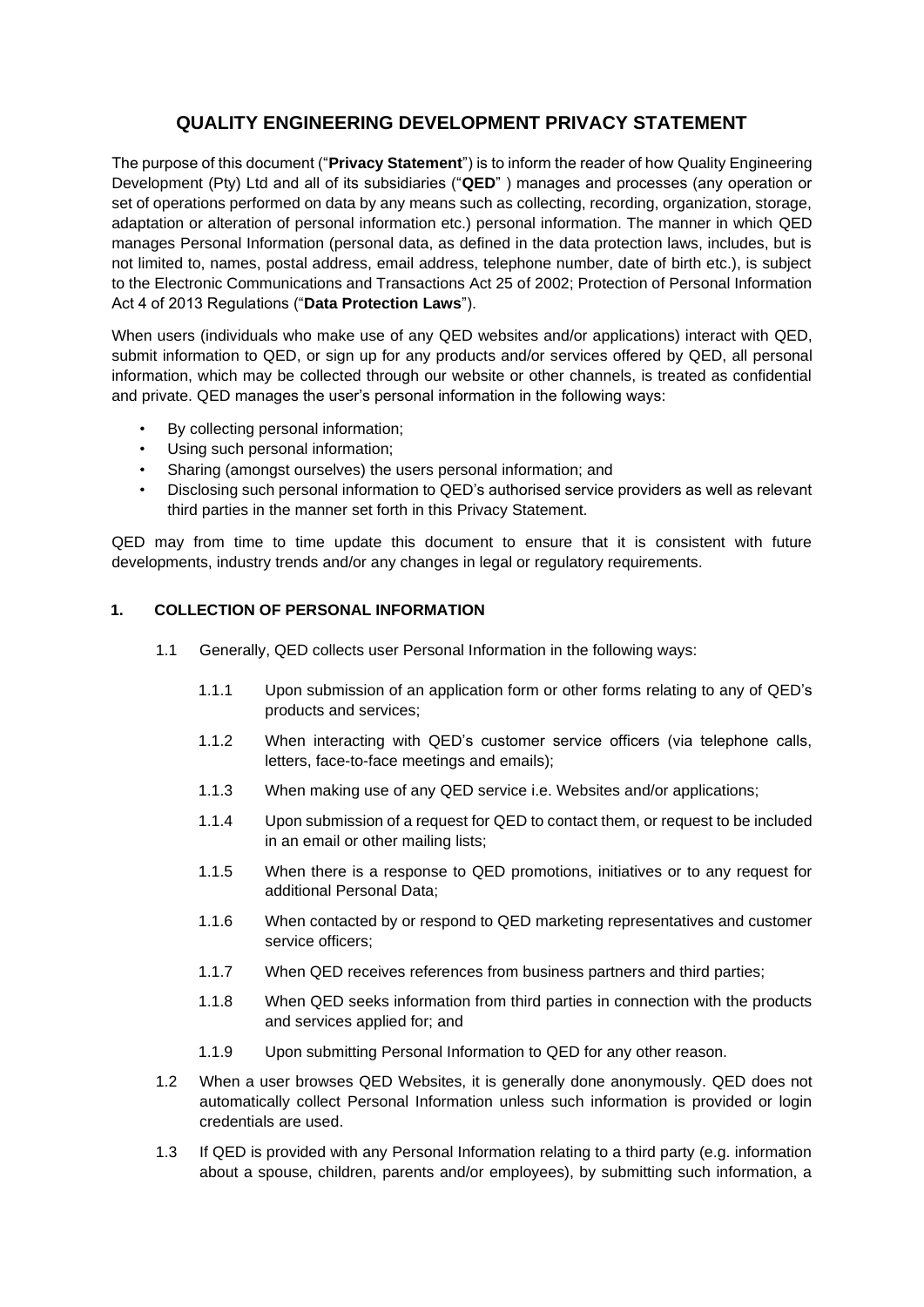user confirms that the consent of the third party to provide QED with such personal information has been obtained.

1.4 Users must ensure that all Personal information submitted to QED is complete, accurate, true and correct. Failure to do so may result in QED's inability to provide users with the products and services requested.

### **2. PURPOSES FOR THE COLLECTION, USE AND DISCLOSURE OF PERSONAL INFORMATION**

- 2.1 Generally, QED collects, uses and discloses Personal Information of users for the following purposes:
	- 2.1.1 To respond to queries and requests:
	- 2.1.2 To manage the administrative and business operations of QED and comply with internal policies and procedures;
	- 2.1.3 To facilitate business asset transactions (which may extend to any mergers, acquisitions or asset sales) involving any of the Companies;
	- 2.1.4 To match any Personal Information held, relating to any of the purposes listed herein;
	- 2.1.5 To resolve complaints and handle requests and/or enquiries;
	- 2.1.6 To prevent, detect, investigate a crime, analyse and manage commercial risks;
	- 2.1.7 To provide media announcements and responses;
	- 2.1.8 To monitor or record phone calls and customer-facing interactions for quality assurance, employee training and performance evaluation and identity verification purposes;
	- 2.1.9 For legal purposes (including but not limited to obtaining legal advice and dispute resolution);
	- 2.1.10 To conduct investigations relating to disputes, billing, suspected illegal activities or fraud;
	- 2.1.11 To meet or comply with any applicable rules, laws, regulations, codes of practice or guidelines issued by any legal or regulatory bodies which are binding on QED (including but not limited to responding to regulatory complaints, reporting to regulatory bodies and conducting audit checks, due diligence and investigations); and
	- 2.1.12 For purposes which are reasonably related to the aforementioned.
- 2.2 In addition to the above, QED collects, uses and discloses Personal Information of users for the following purposes:
	- 2.2.1 As a customer or an employee of an organisation which is a customer of QED:
		- 2.2.1.1 Opening or continuation of accounts and establishing or providing users with the products and services subscribed to;
		- 2.2.1.2 Facilitating the continuation or termination of user subscription to QED products and services;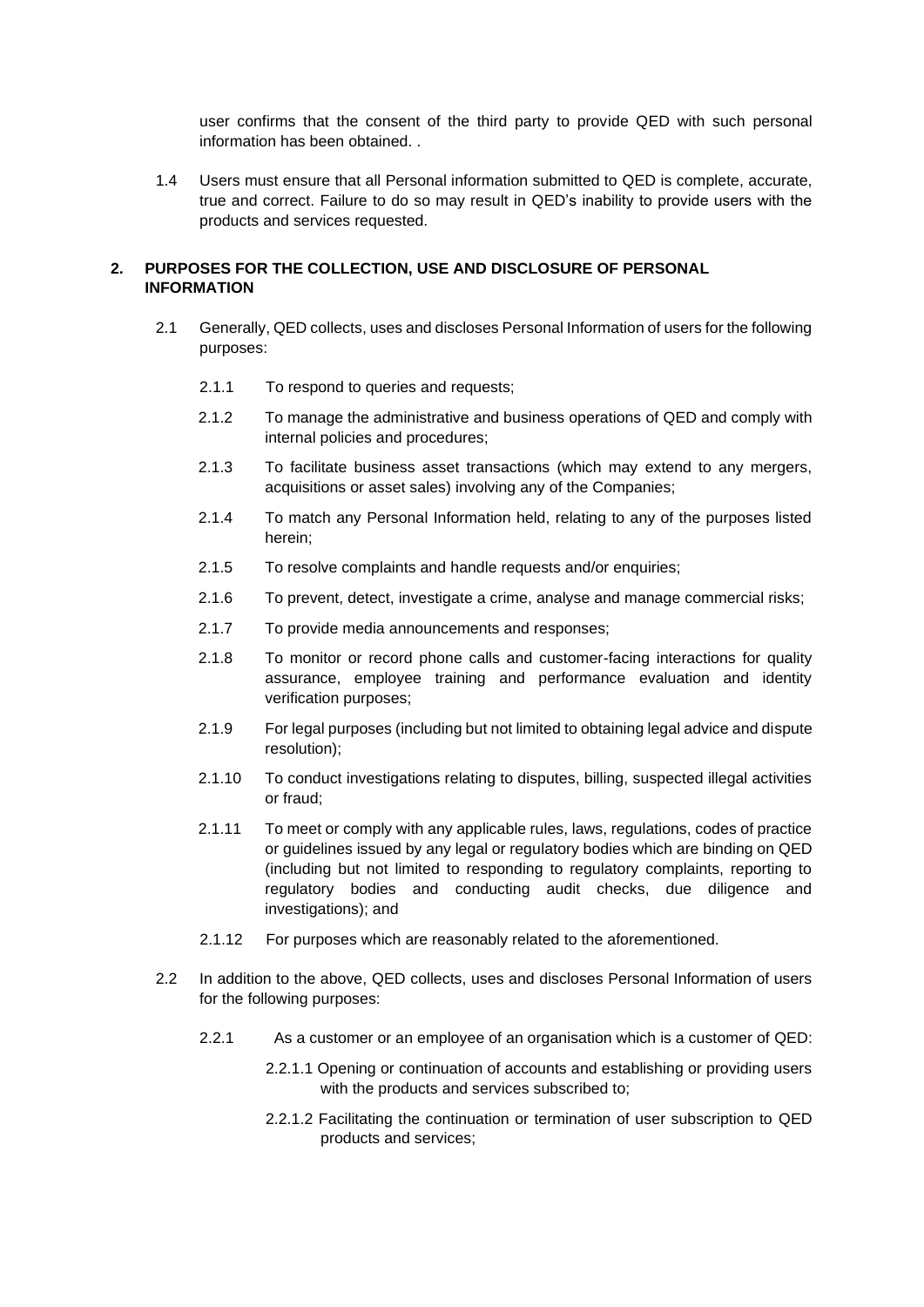- 2.2.1.3 Facilitating the daily operation of the products and services (including but not limited to billing, customer service, customer verification, technical support, network maintenance and troubleshooting);
- 2.2.1.4 Facilitating third party services if purchased, obtained, administered or processed through QED;
- 2.2.1.5 Managing and executing QED service level agreements with users;
- 2.2.1.6 Processing of payment instructions, direct debit facilities and/or credit facilities requested by users;
- 2.2.1.7 Enforcement of repayment obligations (including but not limited to debt collection, filing of claims and retrieval of payments from losses made by service partners);
- 2.2.1.8 Administering and processing any insurance claims and payments arising under the respective policies;
- 2.2.1.9 Credit and internal risk management (including but not limited to performing credit checks and disclosures to law enforcement agencies);
- 2.2.1.10 Generation of internal reports (including but not limited to annual, operational and management reports);
- 2.2.1.11 Processing referral payments and commission fees to QED's external partners;
- 2.2.1.12 Administering fee adjustments, refunds and waivers;
- 2.2.1.13 Analysing user experience with QED products and services so as to help us improve, review, develop and efficiently manage the products and services offered; and
- 2.2.1.15 For purposes which are reasonably related to the aforementioned.
- 2.3 Furthermore, where permitted under the Data Protection Laws:
	- 2.3.1 QED may also collect, use and disclose Personal Information of users for the following additional purposes:
		- 2.3.1.1 For analytics and tracking, including facilitating the sale of analytical data;
		- 2.3.1.2 To conduct market research and surveys to enable QED to understand and determine customer location, preferences and demographics in order to develop special offers and marketing programmes in relation to QED products and services, and to improve our service delivery and customer experience;
		- 2.3.1.3 To provide additional products, services and benefits to users, which include promotions, loyalty and reward programmes from QED;
		- 2.3.1.4 To match Personal Information with other data collected for other purposes and from other sources (including third parties) in connection with the provision, marketing or offering of products and services by QED;
		- 2.3.1.5 For leads generation and management of marketing QED's products and services;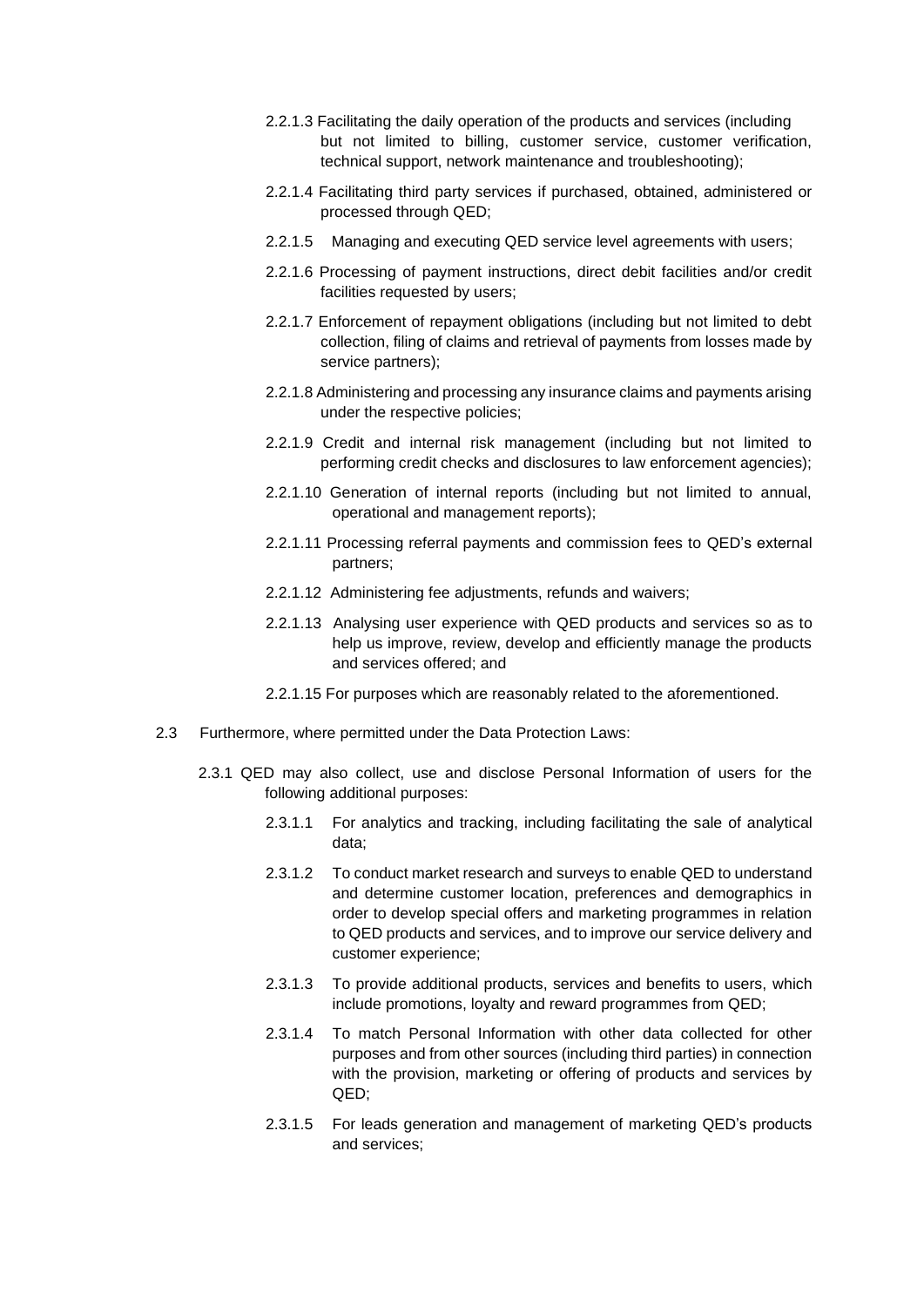- 2.3.1.8 To communicate advertisements involving details of QED's products and services, special offers and rewards, either to general customers, or to communicate advertisements which QED has identified as being of interest to specific users (this includes but is not limited to upselling, cross selling and telemarketing);
- 2.3.1.9 To organise promotional events and corporate social responsibility projects; and
- 2.3.1.10 For purposes which are reasonably related to the aforementioned.
- 2.4 In relation to particular products and services or user interactions, QED may also specifically notify users of other purposes for which personal information is collected, used, or disclosed.
- 2.5 Users have a choice to withdraw consent for receiving marketing or promotional materials/communication. Users may contact QED using the Head Office contact details found on the main website www.qed.co.za.
- 2.6 Once QED receives confirmation that a user wishes to withdraw consent for marketing or promotional materials/communication, it may take up to 30 (thirty) working days for the withdrawal to be reflected on the system. Therefore, users may continue to receive marketing or promotional materials/communication during that period of time. In may be noted that even upon withdrawal of consent for the receipt of marketing or promotional materials, QED may still contact users for other purposes in relation to the products and services held by users or subscriptions to QED.

### **3. PROCESSING OF PERSONAL INFORMATION**

- 3.1 By providing Personal Information to QED, users acknowledge that the information has been collected from them directly and there is consent for QED to process such information.
- 3.2 Where users submit Personal Information (such as name, address, telephone number and email address) via the QED Website (e.g. through completing any online form) the following principles are observed in the processing of such information:
	- 3.2.1 QED will only collect Personal Information for a purpose consistent with the purpose for which it is required. The specific purpose for which information is collected will be apparent from the context in which it is requested.
	- 3.2.2 QED will only process Personal Information in a manner that is adequate, relevant and not excessive in the context of the purpose for which it is processed.
	- 3.2.3 Personal Information will only be processed for a purpose compatible with that for which it was collected, unless the user has agreed to an alternative purpose in writing or QED is permitted in terms of national legislation of general application dealing primarily with the protection of Personal Information. .
	- 3.2.4 QED will keep a record of all Personal Information collected and the specific purpose for which it was collected for a period of 1 (one) year from the date on which it was last used.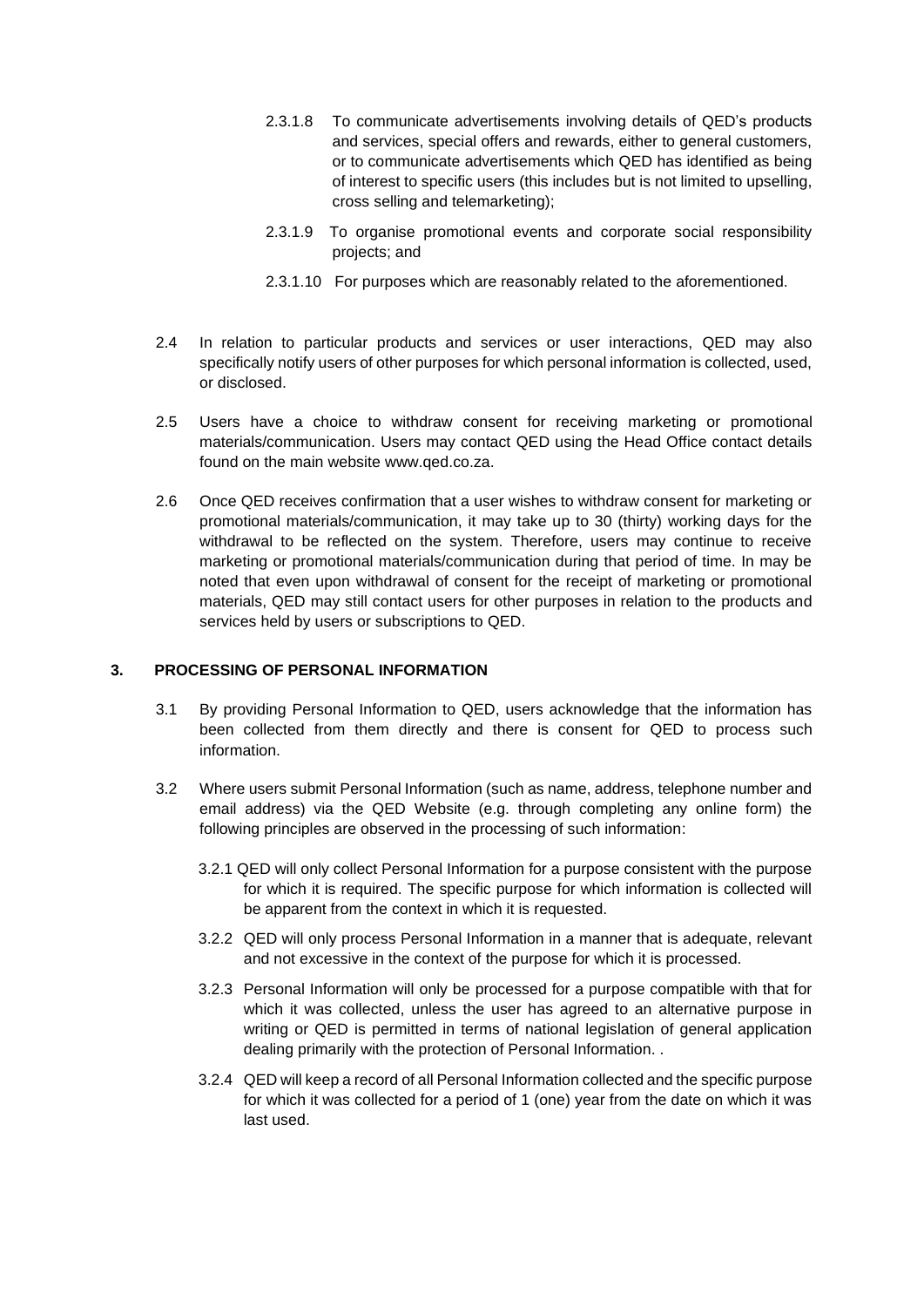- 3.2.5 QED will not disclose user Personal Information relating to any third party, unless prior written consent from the user is obtained, or where QED is required to do so by law.
- 3.2.6 If Personal Information is released with consent of the user, QED will retain a record of the information released, the third party to which it was released, the reason for the release and the date of release, for a period of 1 (one) year from the date on which it was last used.
- 3.2.7 QED will destroy or delete any Personal Information that is no longer needed by QED for the purpose it was initially collected, or subsequently processed.

#### **4. DISCLOSURE OF PERSONAL INFORMATION**

- 4.1 QED will take reasonable steps to protect Personal Information of users against unauthorised disclosures. Subject to the provisions of any applicable law, Personal Information may be disclosed for the purposes listed above (where applicable), to the following:
	- 4.1.1 QED's related corporations and employees to provide content, products and services to address user questions and requests in relation to customer accounts, subscription and billing arrangements with QED as well as products and services;
	- 4.1.2 Companies providing services relating to insurance and consultancy to QED;
	- 4.1.3 Agents, contractors or third party service providers who provide operational services to QED, such as courier services, telecommunications, information technology, payment, printing, billing, payroll, processing, technical services, training, market research, call centre, security or other services to QED;
	- 4.1.4 Vendors or third party service providers in connection with marketing promotions and services offered by QED;
	- 4.1.5 Other telecommunications, content or other service providers to facilitate their provision of content or services, or for interconnection, inter-operability, system operation and maintenance and billing between service providers;
	- 4.1.6 Collection and repossession agencies in relation to the enforcement of repayment obligations for debts;
	- 4.1.7 Credit bureaus for the purpose of preparing credit reports or evaluation of creditworthiness;
	- 4.1.8 External banks, credit card companies and their respective service providers;
	- 4.1.9 QED's professional advisers such as auditors and lawyers;
	- 4.1.10 Relevant government regulators, statutory boards or authorities or law enforcement agencies to comply with any laws, rules, guidelines and regulations or schemes imposed by any governmental authority; and
	- 4.1.11 Any other party to whom users authorise QED to disclose Personal Information to.

### **5. TRACKING TECHNOLOGIES AND COOKIES**

5.1. We use Cookies and similar tracking technologies to track the activity on our website and store certain information. Tracking technologies used are beacons, tags, and scripts to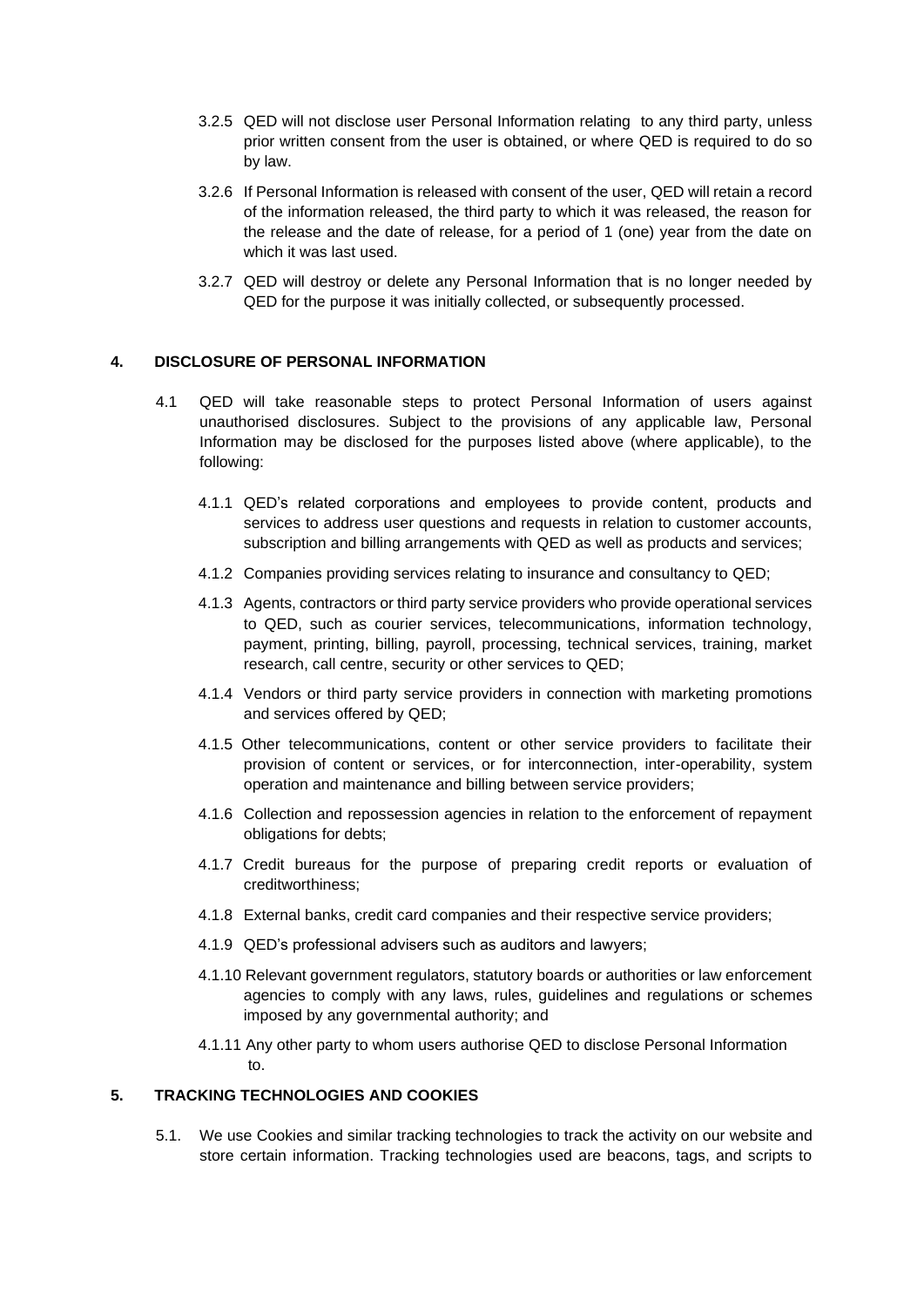collect and track information and to improve and analyse our website. The technologies we use may include:

- 5.1.1. Cookies or Browser Cookies. A cookie is a small file placed on your device. You can instruct your browser to refuse all Cookies or to indicate when a Cookie is being sent. However, if you do not accept Cookies, you may not be able to use some parts of our website. Unless you have adjusted your browser setting so that it will refuse Cookies, our website may use Cookies.
- 5.1.2. Web Beacons. Certain sections of our website and our emails may contain small electronic files known as web beacons (also referred to as clear gifs, pixel tags, and single-pixel gifs) that permit the Company, for example, to count users who have visited those pages or opened an email and for other related website statistics (for example, recording the popularity of a certain section and verifying system and server integrity).
- 5.2. Cookies can be "Persistent" or "Session" Cookies. Persistent Cookies remain on your personal computer or mobile device when you go offline, while Session Cookies are deleted as soon as you close your web browser. We use both Session and Persistent Cookies for the purposes set out below:
	- 5.2.1. Necessary / Essential Cookies Session Cookies administered by us.

Purpose: These Cookies are essential to provide you with services available through the Website and to enable you to use some of its features. They help to authenticate users and prevent fraudulent use of user accounts. Without these Cookies, the services that you have asked for cannot be provided, and we only use these Cookies to provide you with those services.

5.2.2. Functionality Cookies – Persistent Cookies administered by us.

Purpose: These Cookies allow us to remember choices you make when you use the Website, such as remembering your login details or language preference. The purpose of these Cookies is to provide you with a more personal experience and to avoid you having to re-enter your preferences every time you use the Website.

### **6. Your Rights**

- 6.1. You have the right to object to the processing of your personal information.
- 6.2. You have the right to access your Personal Information which we collect from you, including to correct factual errors, review and/or update information.
- 6.3. Such request can be made by sending an email to us at rogerb@lerumo365.co.za.
- 6.4. Any access request may be subject to a fee to meet our costs in providing you with details of the information We hold about you.
- 6.5. Should you believe that QED has processed your personal information contrary to legislation in South Africa as read with this privacy policy, you undertake to first attempt to resolve any concerns by addressing a complaint in writing to the Information Officer. If you are not satisfied with the outcome of such process, you have the right to lodge a complaint with the Information Regulator.